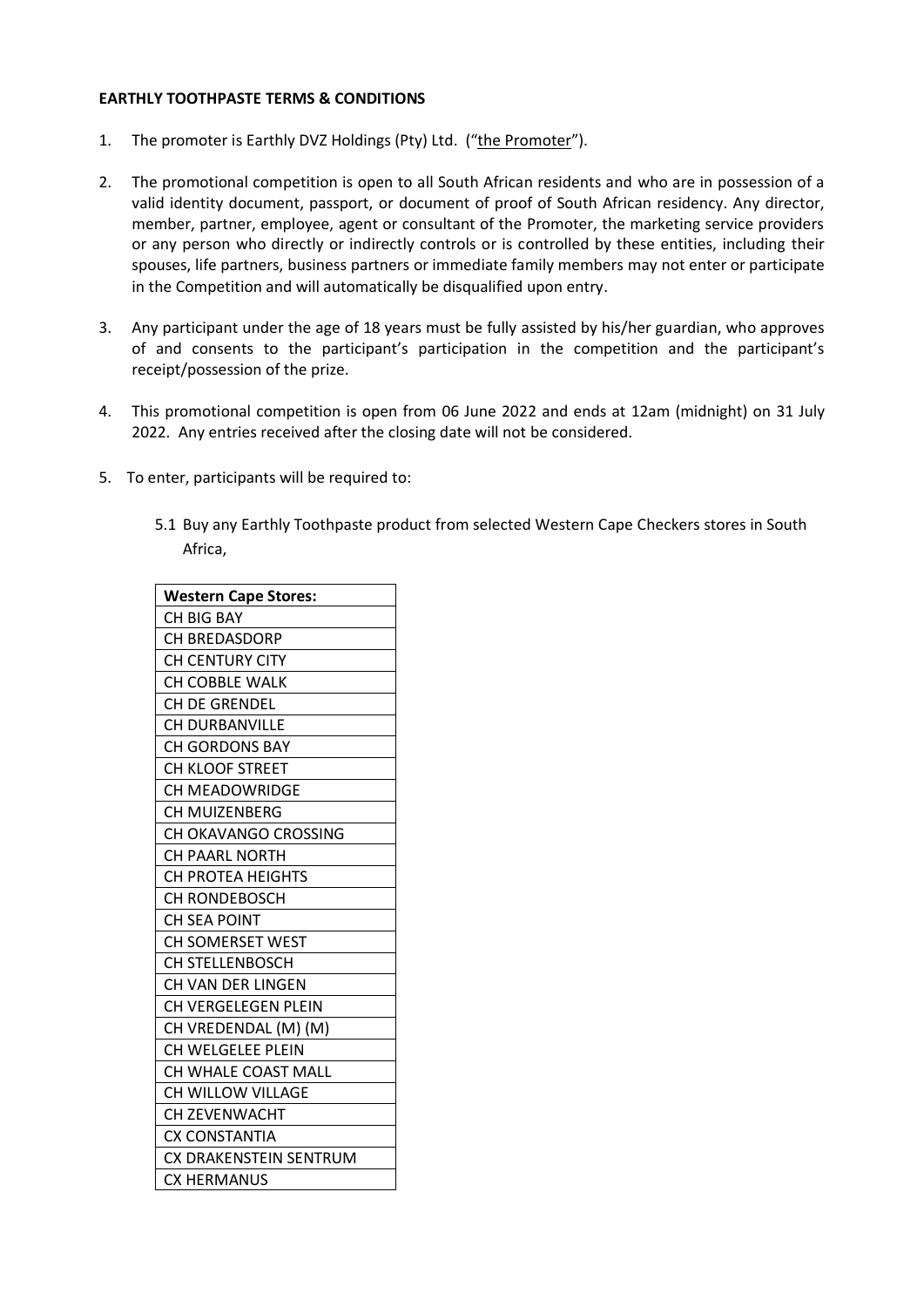

- 5.2 Take a selfie with the product,
- 5.3 Upload your photo to Facebook or Instagram and tag @earthlytoothpaste, #earthlytoothpaste,
- 6. Participants must keep their till slip as proof of purchase.
- 7. Participants must remember to follow and subscribe to the Earthly Toothpaste social media Pages where the weekly winners will be announced. The Promoter reserves the right to select another winner in terms of the rules.
- 8. Participants may enter as many times as they wish provided that each entry is associated with a separate purchase and unique uploaded photo.
- 9. The prize is a share of Checkers vouchers with a total value of R60 000 (Sixty Thousand Rand). 5 (Five) weekly winners will stand a chance to win Checkers vouchers with R1500 (One Thousand Five Hundred Rand) each.
- 10. Any prize not taken up for any reason within two weeks of notification will be forfeited.
- 11. Expiry dates can be found on the actual voucher.
- 12. All winners will be required to provide their names, ID numbers and contact details and to sign an acknowledgment of receipt of the prize.
- 13. Winners will be selected by means of a random draw every Friday 12pm and will be notified on the Earthly Toothpaste Social Media pages as well as Facebook Messenger where the winner will be required to verify their details and purchase. The Promoter (or their agent) will endeavor to contact the prize winner once every day for 5 (Five) consecutive working days after their name is drawn. If the prize winner cannot be contacted during this period, the prize will be forfeited, and another winner will be selected in accordance with the rules.
- 14. A copy of these rules can be found on the following website www.earthlytoothpaste.com throughout the period of the competition or can be obtained from the Consumer Call Centre on telephone number 087 135 4845.
- 15. The Promoter reserves the right to name winners publicly and any other place where the Promoter deems fit. By entering the competition, prize winners agree to the publication of their name by the Promoter.
- 16. Failure to claim the prize or a refusal or inability to comply herewith these requirements within 2 months will disqualify the winner and a new winner will be drawn in their place at the sole discretion of the Promoter.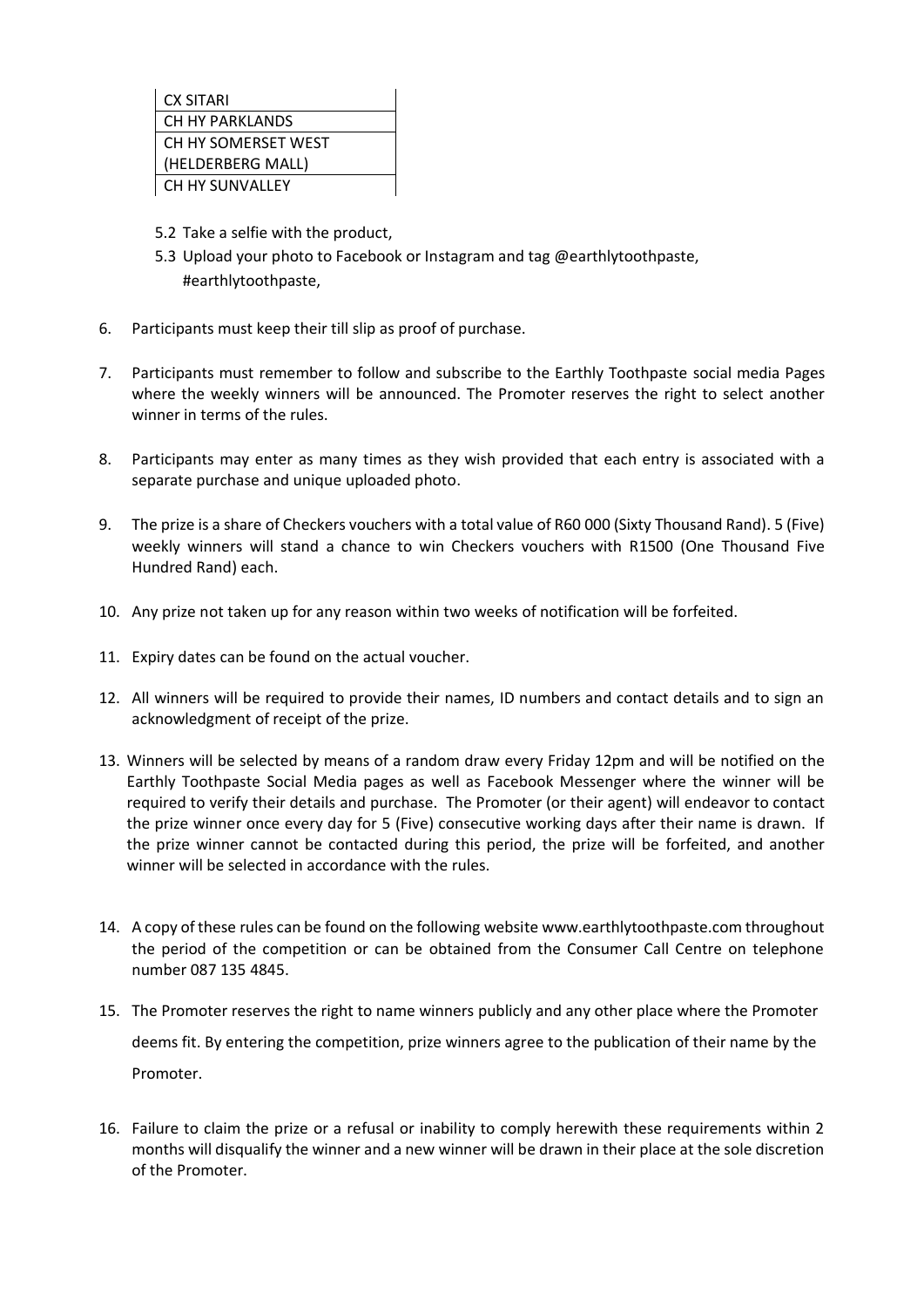- 17. Any personal data submitted by you will be used solely in accordance with current South African data protection legislation and the Promoter's privacy policy.
- 18. The Promoter shall not be responsible for any lost, damaged, delayed, incorrect or incomplete entries for any reason whatsoever. Proof of sending will not be accepted as proof of receipt.
- 19. The Promoter shall not be responsible for the failure of any technical element relating to this promotion that may result in an entry not being successfully submitted.
- 20. Responsibility is not accepted for entries lost, damaged, or delayed as a result of any network, computer or cell phone hardware or software failure of any kind. Proof of sending will not be accepted as proof of receipt.
- 21. The Promoter reserves the right to disqualify any claim if fraud or cheating is suspected, including without limitation, through the manipulation of code or otherwise frequently falsifying data.
- 22. No applications from agents, third parties, organized groups or applications automatically generated by computer will be accepted. No incomplete or corrupted entries will be accepted. Entries will only be accepted if they comply with all entry instructions.
- 25. **NOTE**: Any attempt to use multiple e-mail or Facebook accounts or other tactics to enter or vote more than the stated limit may result in disqualification and all associated entries and/or votes will be void. Entries or votes generated by script, macro, bot, commercial contest subscription, incentives or other means not sponsored by the Promoter, vote-swapping sites, voting software, entering service sites or any other automated means and entries or votes by any means that subvert the entry/voting process or do not conform to the terms or spirit of these competition rules, will void the entry/votes and may disqualify the entrant.
- 23. The prize is not exchangeable for cash and is not transferrable.
- 24. The Promoter reserves the right to use the images taken of the winner for publicity purposes in any manner they deem fit, without remuneration being made payable to the winner. However, the winner has the right to object to these images being used by written notification to the Promoter at [info@earthlycorporate.com](mailto:info@earthlycorporate.com) Att : Legal Department.
- 25. The Promoter shall have the right to change or terminate the promotional competition immediately and without notice, if deemed necessary in its opinion and if circumstances arise outside of their control. In the event of such change or termination, all participants agree to waive any rights that they have in respect of this promotional competition and acknowledge that they will have no recourse against the Promoter or its agents.
- 26. In the event that the prize is not available despite the Promoter's reasonable endeavours to procure the prize, the Promoter reserves the right to substitute prizes of equal value.
- 27. Neither the Promoter, its agents, its associated companies, nor any directors, officers or employees of such, shall be liable for any loss or damage, whether direct, indirect, consequential or otherwise arising from any cause whatsoever, which may be suffered by the participant.
- 28. The judges' decision is final and no correspondence will be entered into.